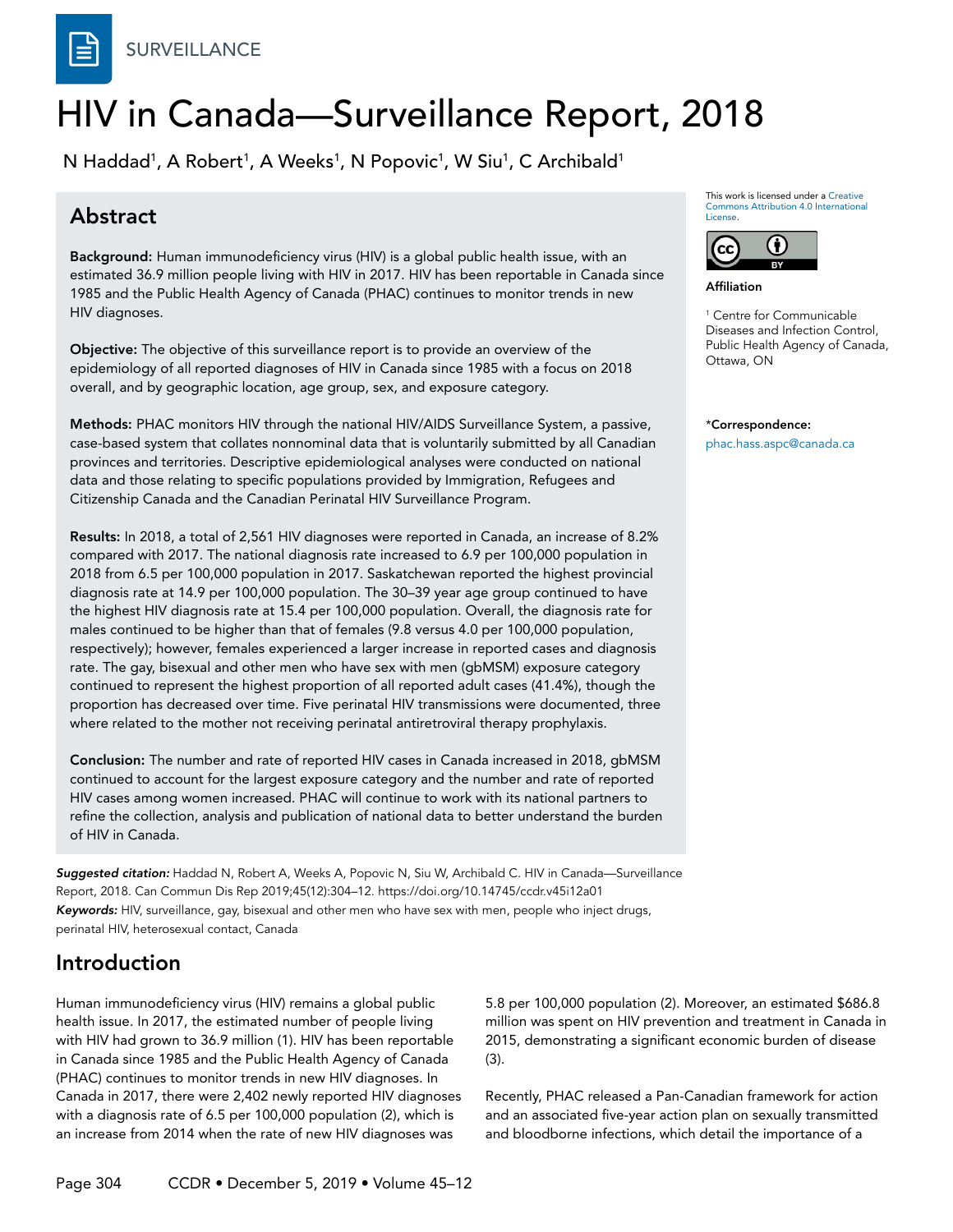

common approach to addressing key populations disproportionately affected by these infections (4,5). Early HIV diagnosis and reporting is crucial for monitoring trends in newly diagnosed infections to inform and evaluate prevention and care programs (6–9).

The objective of this surveillance report is to provide an overview of the epidemiology of all reported diagnoses of HIV in Canada from 1985 to end of 2018, overall, as well as by geographic location, age group, sex and exposure category. As in previous reports, updated information on immigration medical screening results for HIV and on the number of infants perinatally exposed to HIV and perinatally infected with HIV are presented. This report will also discuss recent work completed by PHAC aimed at quantifying and explaining the effect of previously diagnosed cases of HIV on the trend of new HIV diagnoses in Canada (10). In addition, although PHAC has historically published surveillance reports pertaining to newly diagnosed cases of AIDS, PHAC is reporting 2018 AIDS cases through the Canadian Notifiable Disease Surveillance System (11) and, as such, AIDS cases will not be presented here.

It is important to keep in mind that surveillance data describe only the diagnosed portion of the HIV epidemic. National HIV estimates of prevalence and incidence that describe the overall HIV epidemic in Canada, including people with both diagnosed and undiagnosed HIV infection, are produced using statistical modelling and additional sources of information; these are published separately (12).

# Methods

# Data sources

The data presented in this HIV surveillance report come from three different sources: the national HIV/AIDS Surveillance System (HASS) maintained by PHAC; immigration medical screening for HIV by Immigration, Refugees and Citizenship Canada (IRCC); and the Canadian Perinatal HIV Surveillance Program (CPHSP).

# HIV/AIDS Surveillance System

The HASS is a passive, case-based surveillance system that collates nonnominal data on persons diagnosed with HIV infection who meet the national case definition (13). Data, including but not limited to age, sex, race/ethnicity and risks associated with the transmission of HIV (exposure categories), are voluntarily submitted to PHAC from provincial and territorial public health authorities. For the purposes of this report, an "adult" is anyone aged 15 years or older.

It is important to note that Quebec does not submit exposure category or race/ethnicity information for HIV cases to PHAC, British Columbia does not submit race/ethnicity information for HIV cases to PHAC and Ontario has no race/ethnicity data available for reported HIV cases prior to 2009. In addition, for

2018, Saskatchewan attributed cases to being Indigenous or non-Indigenous only with respect to race/ethnicity without further breakdown.

Provinces and territories provide data through the National Case Report Form (14) or through a secure electronic dataset transmission. All raw data (paper forms and electronic datasets) are retained in compliance with the Directive for the Collection, Use and Dissemination of Information relating to Public Health (*PHAC, 2013, unpublished document*). Data quality assessment, such as the detection of duplicate entries, is handled by the provinces and territories prior to submission to PHAC. The data presented in this surveillance report represent newly reported HIV cases diagnosed on or before December 31, 2018, that were submitted by provincial and territorial surveillance programs to PHAC up to July 12, 2019. Additional details on the HASS's methods can be found elsewhere (2,14).

# Immigration medical screening for HIV

All foreign nationals 15 years of age and older applying for permanent residence and some applying for temporary residence in Canada must undergo an Immigration Medical Exam (IME) administered by IRCC, either in Canada or overseas. IRCC provides PHAC with nonnominal data collected during the IME on migrants who tested positive for HIV, either in Canada or overseas. The term "migrant" is used broadly and includes the following: immigrants (permanent residents of Canada); refugees; refugee claimants or convention refugees; and temporary residents (visitors, students or foreign workers). The IME data presented here were obtained from IRCC's Global Case Management System, updated to March 2019, which contains the IME information for all applicants screened in Canada or overseas who tested positive for HIV. Aggregate data were provided to PHAC in July 2019. The data presented in this report focus on those tested in Canada.

IRCC shares nominal data from overseas IME test results with provinces and territories for all clients who have been diagnosed as having HIV and have a valid Canadian residential address on file that indicates their current province/territory of residence. These data may subsequently be incorporated, to varying degrees, into the provincial/territorial routine HIV case-based surveillance systems, with some jurisdictions reporting these HIV-positive migrant cases as a new diagnosis and others excluding them from provincial/territorial reporting to PHAC.

# Canadian Perinatal HIV Surveillance Program

National data on the HIV status of infants exposed perinatally to HIV infection are collected through the CPHSP, an initiative of the Canadian Paediatric AIDS Research Group. The CPHSP is a sentinel-based active surveillance system that collects data on two groups of children: infants born to HIV-positive women and HIV-infected children receiving care at any participating site (whether born in Canada or abroad). Additional information on CPHSP methodology has been described previously (2).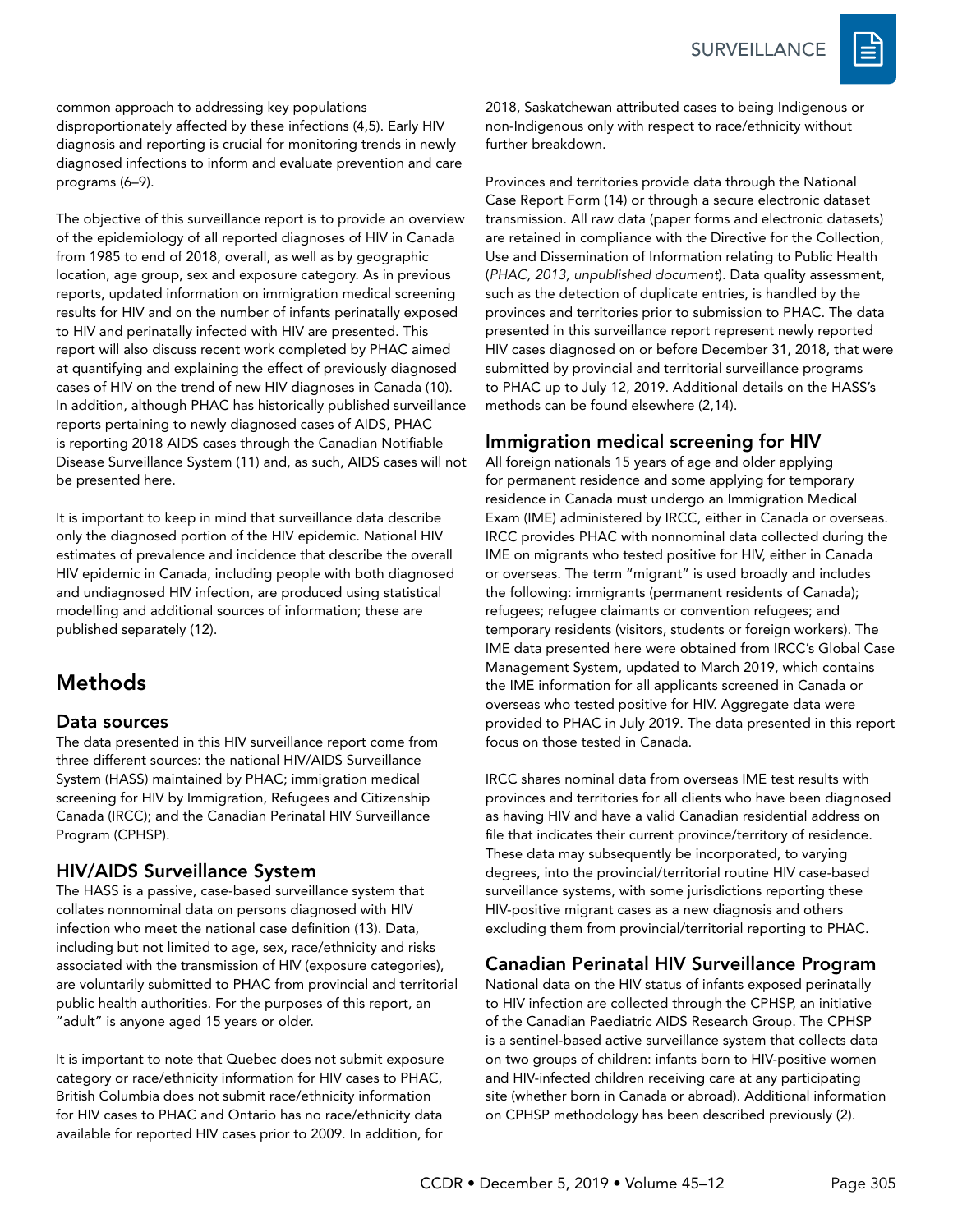

Surveillance data for 2018, including data updates for previous years, were submitted to PHAC in March 2019.

### Analysis

Descriptive trends overall and by geography, age group, sex, exposure category and key population are presented. Microsoft Excel 2010 (Redmond, Washington, United States [US]) and SAS Enterprise Guide v7.1 (Cary, North Carolina, US) software were used for data cleaning and analysis. Standardized data recoding procedures were applied to all submitted provincial and territorial datasets to create a national dataset for analysis. The surveillance data presented in this report were validated by all provinces and territories to ensure accuracy. No statistical procedures were used for comparative analysis, nor were any statistical techniques applied to account for missing data since analyses were limited to cross-tabulations due to the descriptive nature of the analysis. The proportions presented in the text exclude records with missing values unless otherwise noted.

The population data source used to calculate rates was the Annual Demographic Statistics, issued by Statistics Canada in July 2018 (15).

Supplementary tables are listed in the Appendix and are available upon request.

# Results

### Overall trends

A cumulative total of 88,881 HIV diagnoses have been reported to PHAC since HIV reporting began in Canada in 1985. In 2018, a total of 2,561 HIV diagnoses were reported, an increase of 8.2% compared with 2017. The national diagnosis rate has fluctuated over the years with a downward trend between 2008 and 2015, followed by slight increases to 6.9 per 100,000 population in 2018 (Figure 1).

Since 2009, the diagnosis rates for males and females have fluctuated. For males, there has been a slight decrease since 2009 (10.4 per 100,000 population in 2009 to 9.8 per 100,000 population in 2018). For females, the rate of HIV diagnoses has fluctuated between 2.5 and 4.2 per 100,000 population since 1996. In the last five years, the rate increased: 2.5 in 2013, 3.2 in 2017 and 4.0 in 2018, always per 100,000 population.

# Geographic distribution

In 2018, Ontario accounted for the highest number and proportion of reported HIV cases in Canada (n=1,003, 39.2%), followed by Quebec (n=766, 29.9%), Alberta (n=249, 9.7%) and British Columbia (n=199, 7.8%). As in 2017, the provincial and territorial rates of reported HIV diagnoses varied across Canada. Saskatchewan continued to have the highest diagnosis rate at 14.9 per 100,000 population, although the province accounted for only 6.8% of the total number of reported HIV cases. Quebec

#### Figure 1: Number of reported cases of HIV and diagnosis rates overall, by sex and year, Canada, 1996–2018<sup>a</sup>



a Overall rate includes cases where sex is transgender, transsexual, not reported or unknown

had the second highest diagnosis rate at 9.1 per 100,000 population followed by Manitoba (7.9 per 100,000 population), and Ontario (7.0 per 100,000 population) (Figure 2). Increases in the rate of HIV diagnoses were observed in Quebec, Manitoba and Ontario (from 8.1, 6.7 and 6.5 per 100,000 population in 2017, respectively), while Saskatchewan and Alberta experienced decreases (from 15.6 and 6.8 per 100,000 population in 2017, respectively). An increase was observed in the diagnosis rates for females in British Columbia, Saskatchewan, Manitoba, Ontario and Quebec from 2017 to 2018.

#### Figure 2: HIV diagnosis rate, (per 100,000 population) by province and territory, Canada, 2018<sup>a</sup>



Abbreviations: AB, Alberta; BC, British Columbia; MB, Manitoba; ON, Ontario; QC, Quebec; SK, Saskatchewan; ≥, greater than or equal to a Rates for the territories (Yukon, Nunavut, and Northwest Territories) and Atlantic region (Prince

Edward Island, New Brunswick, Nova Scotia and Newfoundland and Labrador) are presented as averages<br><sup>b</sup> National rate of 6.9 cases per 100,000 population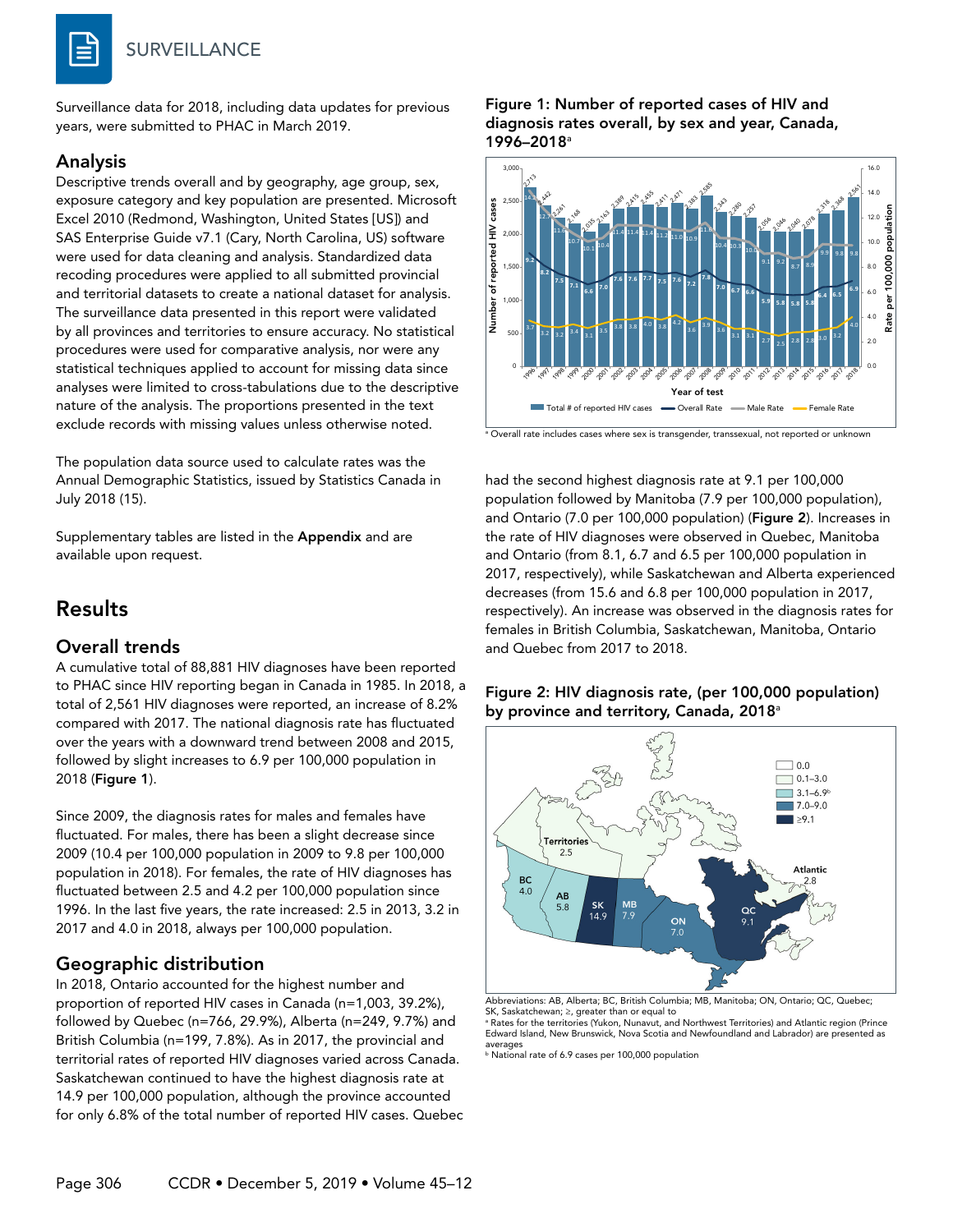

# Age group and sex distribution

In 2018, data on age groups were available for nearly 100% (n=2,558) of all reported HIV cases. The 30–39 year age group continued to have the highest number and proportion of reported HIV cases (n=778, 30.4%), which is similar to 2017. The ≥50 and 20–29 year age group presented the second highest proportion of reported HIV cases at 22.5% for each age group (n=576 and n=575, respectively). This was followed by the 40–49 year age group (n=559, 21.9%). The 15–19 age group and children (less than 15 years of age) represented 1.6% and 1.1% of new HIV diagnoses, respectively.

Accordingly, the 30–39 year age group had the highest rate of reported HIV cases at 15.4 per 100,000 population (Figure 3). The 40–49 year age group had the second highest rate at 11.7 per 100,000 population, followed by the 20–29 year age group at 11.5 per 100,000 population. The 20–29 year and 40–49 year age groups have had similar rates since 2016. Overall, the diagnosis rates for children (less than 15 years of age), the 15–19 year age group, and those who are 50 years of age or older remained relatively stable over the last five years.

#### Figure 3: HIV diagnosis rate, by age group and year, Canada, 2014–2018<sup>a</sup>



<sup>a</sup> Excludes cases where age is not reported or unknown

Population data source: Annual Demographic Statistics, Statistics Canada (15)

In 2018, data on sex were available for nearly 100% (n=2,552) of all reported HIV cases. Males accounted for 70.7% of them, while females accounted for 29.3%. This is a slight change in the proportion between sexes when compared with 2017, where males accounted for 75.3% of reported HIV cases and females accounted for 24.7%, where sex was known. The 30–39 year age group had the highest proportion of HIV cases in both males (n=521, 28.9%) and females (n=256, 34.2%) (Figure 4). The proportions of HIV cases in the 40–49 year and ≥50 year age groups were similar for both males and females. However, the proportion of HIV cases was lower in females for the 20–29 year age group and higher in both the 15–19 year and <15 year age groups.

#### Figure 4: Proportion of new HIV cases, by age group and sex, Canada, 2018<sup>a,b</sup>



Abbreviations: <, younger than; ≥, older than or equal a Excludes cases where sex is transsexual, transgender, not reported or unknown **b** Excludes cases where age is not reported or unknown

Similar to the overall trend, when stratifying by sex the highest diagnosis rates were observed in the 30–39 year age group at 20.5 per 100,000 population for males and 10.1 per 100,000 population for females. When observing the rates in other age groups, the 20–29 and the 40–49 year age groups had the second and third highest diagnosis rates in males at 17.2 and 16.4 per 100,000 population, respectively. The opposite trend was observed in the female population where the 40–49 year age group had the second highest diagnosis rate at 7.0 per 100,000 population, followed by the 20–29 year age group with a rate of 5.2 per 100,000 population.

Overall, since 2014, males aged 20–29 years old experienced the highest increase in HIV diagnosis rates; whereas in females, those aged 30–39 years had the highest increase in HIV diagnosis rates, followed by the 40–49 year age group.

# Exposure category distribution

Trends in exposure category have shifted since HIV reporting began in 1985. Over the years, although the gay, bisexual and other men who have sex with men (gbMSM) exposure category has continued to account for the highest proportion of cases, the proportion has decreased over time. In 2018, among all cases where exposure category was known (n=1,462, 57.1%), 41.4% of all reported cases in adults (n=600 of 1,450) were attributed to the gbMSM exposure category (Table 1). This was a decrease from 46.6% in 2017. The second most reported exposure category among adults continued to be heterosexual contact at 32.3% of adult cases with known exposure, and a shift was observed in the distribution of the proportions for each heterosexual contact subgroup in the past five years. The proportion of the three heterosexual subgroups was almost equal in 2014, with an average of 9.6%, whereas in 2018, this distribution varied with 15.4% attributed to heterosexual contact among people born in a country where HIV is endemic (Het-Endemic), 6.2% among heterosexual contact with a person at risk (Het-Risk) and 10.7% among heterosexual contact with no identified risk (Het-NIR). People who inject drugs (PWID) accounted for the third most frequently reported exposure category among adults in 2018 at 18.3% (Table 1).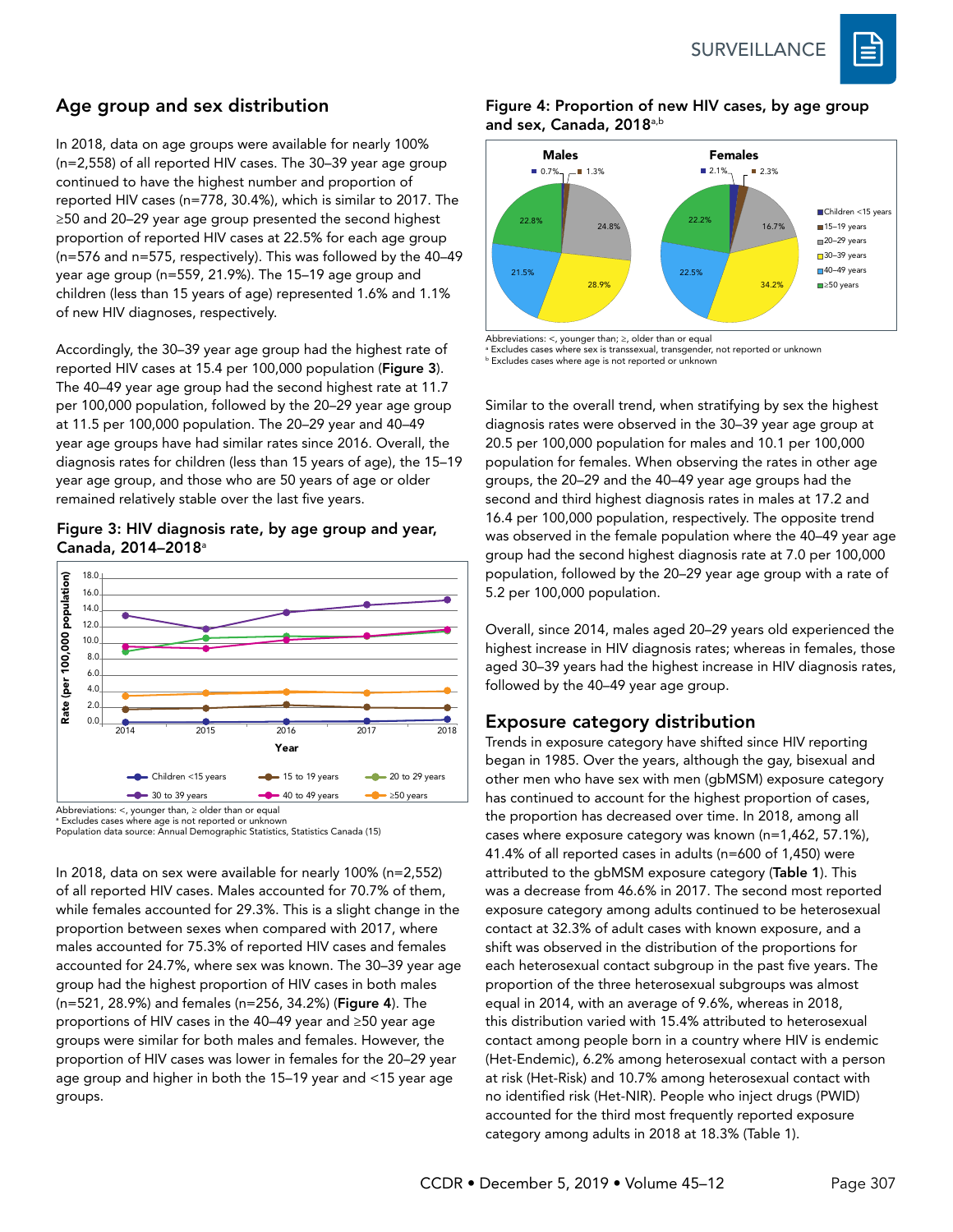Table 1: Number and proportion of HIV cases (≥15 years of age) by sex and exposure category, Canada (excluding Quebec), 2017–2018a–e

| <b>Exposure</b><br>category                                                    | 2017         |       |               |       |                           |       | 2018        |       |        |       |                           |       |
|--------------------------------------------------------------------------------|--------------|-------|---------------|-------|---------------------------|-------|-------------|-------|--------|-------|---------------------------|-------|
|                                                                                | <b>Male</b>  |       | <b>Female</b> |       | <b>Total</b> <sup>a</sup> |       | <b>Male</b> |       | Female |       | <b>Total</b> <sup>a</sup> |       |
|                                                                                | $\mathsf{n}$ | %     | n.            | %     | n.                        | %     | n           | %     | n.     | %     | n.                        | %     |
| gbMSM                                                                          | 667          | 61.0  | n/a           | n/a   | 667                       | 46.6  | 600         | 58.1  | n/a    | n/a   | 600                       | 41.4  |
| qbMSM/<br>PWID                                                                 | 39           | 3.6   | n/a           | n/a   | 39                        | 2.7   | 49          | 4.7   | n/a    | n/a   | 49                        | 3.4   |
| <b>PWID</b>                                                                    | 138          | 12.6  | 93            | 27.6  | 232                       | 16.2  | 146         | 14.1  | 118    | 28.4  | 265                       | 18.3  |
| Heterosexual<br>contact                                                        | 204          | 18.6  | 207           | 61.4  | 412                       | 28.8  | 200         | 19.4  | 266    | 64.1  | 468                       | 32.3  |
| a) origin<br>from an HIV<br>endemic<br>country                                 | 62           | 5.7   | 105           | 31.2  | 167                       | 11.7  | 82          | 7.9   | 140    | 33.7  | 223                       | 15.4  |
| b) sexual<br>contact with<br>a person<br>at risk                               | 51           | 4.7   | 46            | 13.6  | 98                        | 6.8   | 37          | 3.6   | 52     | 12.5  | 90                        | 6.2   |
| c) no<br>identified<br>risk                                                    | 91           | 8.3   | 56            | 16.6  | 147                       | 10.3  | 81          | 7.8   | 74     | 17.8  | 155                       | 10.7  |
| Otherb                                                                         | 46           | 4.2   | 37            | 11.0  | 83                        | 5.8   | 37          | 3.6   | 31     | 7.5   | 68                        | 4.7   |
| Subtotal <sup>c</sup>                                                          | 1,094        | 100.0 | 337           | 100.0 | 1,433                     | 100.0 | 1,032       | 100.0 | 415    | 100.0 | 1,450                     | 100.0 |
| No identified<br>risk <sup>d</sup>                                             | 60           | 3.4   | 8             | 1.4   | 69                        | 2.9   | 54          | 3.0   | 22     | 3.0   | 77                        | 3.0   |
| Exposure<br>category<br>unknown or<br>not reported<br>("missing") <sup>e</sup> | 613          | 34.7  | 230           | 40.0  | 846                       | 36.0  | 703         | 39.3  | 295    | 40.3  | 1,002                     | 39.6  |
| Total                                                                          | 1,767        | n/a   | 575           | n/a   | 2,348                     | n/a   | 1,789       | n/a   | 732    | n/a   | 2,529                     | n/a   |

Abbreviations: gbMSM, gay, bisexual and other men who have sex with men; n/a, not applicable; PWID, people who inject drugs

a Total column includes transsexual, transgender and cases where sex was not reported, whereas

"male" and "female" columns exclude these cases b Other`` includes cases from Alberta identified through Immigration Refugees and Citizenship Canada, blood/clotting, and other exposure categories

 $^{\rm c}$  Proportions are based on the subtotal count for known exposure category<br><sup>d</sup> No identified risk: Used when the history of exposure to HIV through any of the other modes

listed is unknown, or there is no reported exposure history (e.g. because of death, or loss to follow-up) (14)

e Includes all cases where exposure category was unknown or not reported. As exposure category information was not submitted by Quebec, new HIV diagnoses reported by Quebec are included here

Analysis of the exposure category variable was done separately for males and females since the gbMSM exposure category only applies to males. Among adult males in 2018, the gbMSM exposure category accounted for the highest proportion (58.1%) of reported cases, and in adult females, exposure through heterosexual contact accounted for the highest proportion at 64.1% (33.7% Het-Endemic, 12.5% Het-Risk and 17.8% Het-NIR). In addition, PWID accounted for a little over a quarter of adult female HIV cases (28.4%) compared to 14.1% among adult males (Table 1).

In 2018, more than one third of reported gbMSM HIV cases were between 20–29 years of age (35.5%) and around one third were aged 30–39 years (32%) (Figure 5). Similarly, 30.6% of gbMSM/ PWID cases were 20–29 years of age, and a similar distribution was observed for cases aged 30–39 years, 40–49 years and those ≥50 years (22.4%, 24.5% and 22.4%, respectively). Among the PWID risk group, cases were reported among a slightly older age group compared to gbMSM and gbMSM/PWID with 35.5% of cases aged 30–39 years. Cases reported within the heterosexual contact exposure category were evenly distributed among the 30–39, 40–49 and ≥50 year age groups (26.3%, 26.1% and 26.9%, respectively).

#### Figure 5: Proportion of reported HIV cases (≥15 years of age) by exposure category and age group, Canada, 2018a,b



Abbreviations: gbMSM, gay, bisexual and other men who have sex with men; PWID, people who inject drugs; ≥, older than or equal

a Excludes cases where exposure category was "not reported"

b "Other exposure" category includes cases from Alberta identified through Immigration Refugees and Citizenship Canada, blood/clotting, and other exposure categories

### Race/ethnicity information

Over the years, the extent of completion of national data for race/ethnicity has varied. Race/ethnicity is not presented in this report, as it has been in previous reports, for two main reasons. First, race/ethnicity information was available for less than half of reported HIV cases in 2018 (n=1,196, 46.7%, excluding Quebec and British Columbia). In addition, in 2018 for the first time, Saskatchewan attributed cases to two categories only: Indigenous and non-Indigenous, with no further breakdown. Secondly, due to Canada's population diversity and recent changes to Statistics Canada's methodology for categorizing ethnic origin (16), the current categories for race/ethnicity may need to be reassessed.

Of the cases with known race/ethnicity information, 19.3% were reported as Indigenous and 80.7% were reported as other races/ethnicities. These results are similar to those seen in 2017, when 20.1% were reported as Indigenous and 79.9% as other races/ethnicities.

### Immigration medical screening for HIV

In 2018, a total of 1,026 migrants tested positive for HIV through the IME. Of these, 696 were tested in Canada (Figure 6) and 330 were tested overseas. This is an increase from 2017, when a total of 835 migrants tested positive on an IME, with 549 tested in Canada. Migrants who tested positive on the IME in Canada are highlighted in this report because these individuals are tested within the provincial/territorial public health systems and are therefore captured in the HASS.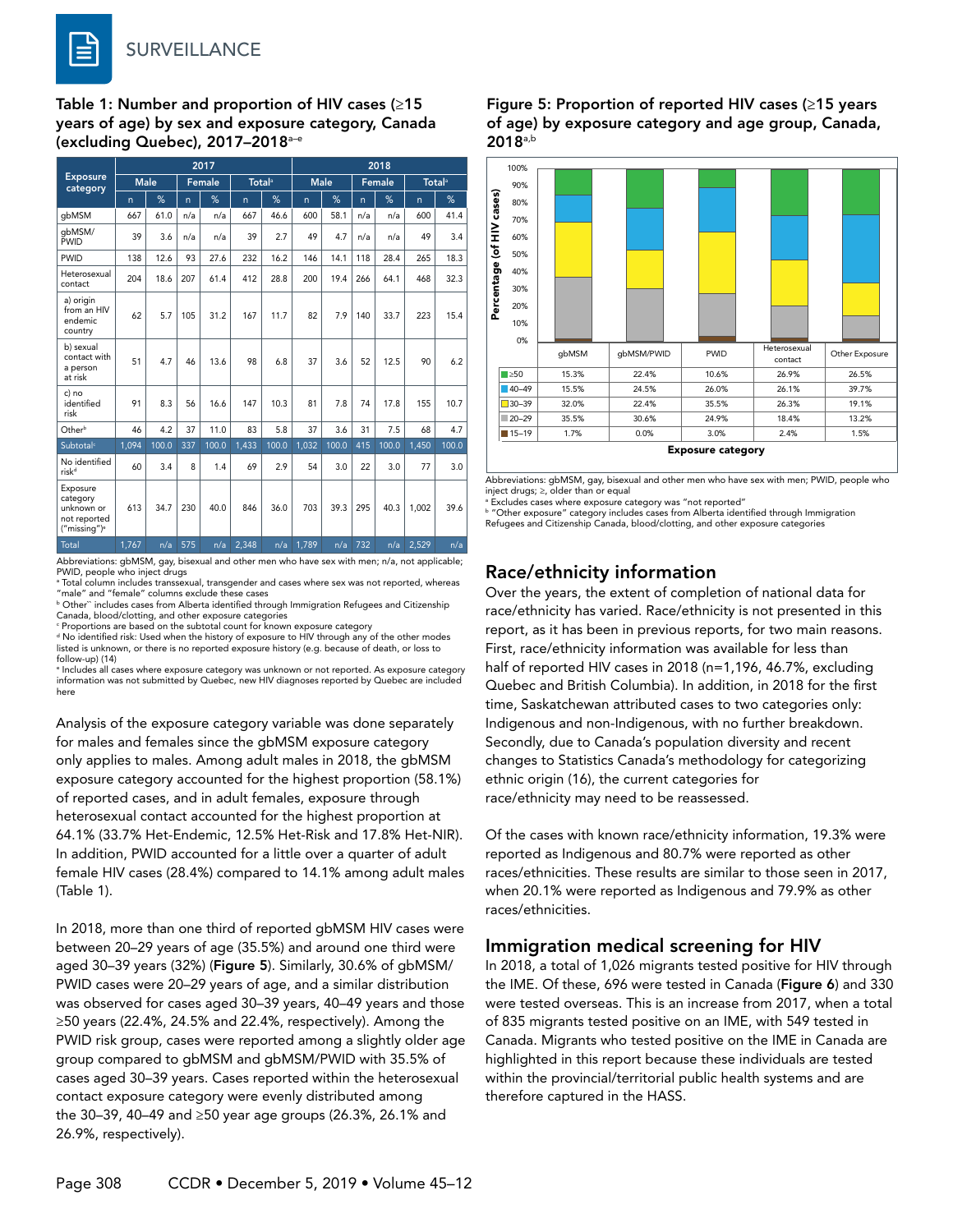**SURVEILLANCE** 



#### Figure 6: Number of migrants who tested positive for HIV during an Immigration Medical Exam conducted in Canada, 2009–2018



Of applicants tested in Canada from 2009 to 2018, a total of 3,739 migrants were diagnosed with HIV with an average of 374 per year (range 210–696). Slightly more than half of the HIV-positive migrants tested in Canada in 2018 were male (57.0%) and the majority of all applicants tested in Canada were 30–39 years old (39.8%), followed by 40–49 years old (26.4%). Individuals aged 20–29 years old, or ≥50 years accounted for 16% each of the total. The majority of HIV positive applicants resided in Ontario (52.7%) and Quebec (29.3%).

# Canadian Perinatal HIV Surveillance System

There were 259 infants perinatally exposed to HIV in Canada in 2018. Of these, five infants were confirmed to be infected with HIV. Among these five infants, three were born to mothers who did not receive perinatal antiretroviral therapy (ART) prophylaxis and two were born to mothers who received perinatal ART prophylaxis. The number of infants perinatally exposed and confirmed to be infected with HIV has fluctuated slightly since 2011, but remained within the range of two to nine confirmed infected infants per year. The percentage of HIV-positive mothers receiving ART remained relatively stable in the last two years at 95.9% in 2017 and 96.5% in 2018.

In 2018 the most frequently reported exposure for mothers continued to be heterosexual contact at 75.0%, followed by PWID at 20.1%. With respect to the racial/ethnic origin of the mothers, 54.4% of perinatally exposed infants were born to mothers identified as Black in 2018. This was followed by 22.8% and 16.2% of HIV-exposed infants born to Indigenous and Caucasian mothers, respectively. The maternal region of birth for the majority of infants perinatally exposed to HIV in 2018 was Africa (45.2%) followed by North America (39.8%).

# **Discussion**

In Canada, 2,561 HIV diagnoses were reported in 2018. This is an increase of 8.2% compared with 2017, and an overall increase of 9.3% in the last decade. The national diagnosis rate in 2018 was 6.9 per 100,000 population, a slight increase from 6.5 per 100,000 in 2017. It is difficult to situate Canada's 2018 HIV diagnosis rate among other high income countries as most of them have not yet released their 2018 HIV surveillance data. With respect to 2017 data, rates of new HIV diagnoses varied between countries; for instance, the US, Australia and the United Kingdom reported national rates of 11.8, 4.0 and 6.7 per 100,000 population, respectively (17–19), compared with 6.5 per 100,000 population in Canada in 2017.

As previously discussed (2), the increase in the number of new HIV diagnoses observed since 2014 in Canada may be due to several factors: an increase in HIV transmission (i.e. HIV incidence); an increase in HIV testing; changes in reporting practices; and/or an increase in the number of HIV-positive people migrating to Canada who are either testing positive for HIV for the first time in Canada or are re-testing in Canada (Figure 6). Data from IRCC indicate that while the proportion of migrants with positive HIV test results on their IME has remained relatively stable in recent years, the overall number of people migrating to Canada has increased. Of the 696 migrants who tested positive for HIV during in-Canada IMEs in 2018, it is not known how many were infected with HIV overseas versus in Canada, since the time between arrival in Canada and undergoing an IME varies. This distinction between HIV being acquired overseas versus in Canada is important because the focus of national surveillance is examining the epidemiology of domestic HIV transmission. Although a migrant who was infected overseas may be testing positive for the first time in Canada (and this information is important for measures of HIV prevalence and health services planning), counting the case as a "new" diagnosis complicates the interpretation and use of the national diagnosis rate as an indicator of domestic transmission. Other organizations such as the European Centre for Disease Prevention and Control are developing methods to distinguish between these two groups, and PHAC hopes to continue working with IRCC to follow suit.

A first step in identifying (and separating out from national HIV surveillance counts) migrants who were infected with HIV outside of Canada is identifying individuals who report a previous diagnosis of HIV in another country. PHAC recently analyzed national data between 2007 and 2017 to identify cases using a common definition of "previous HIV-positive test result" to quantify the effect of all previously diagnosed cases, whether in another country or another province, on the national trend. The percent increase in HIV diagnoses over this time period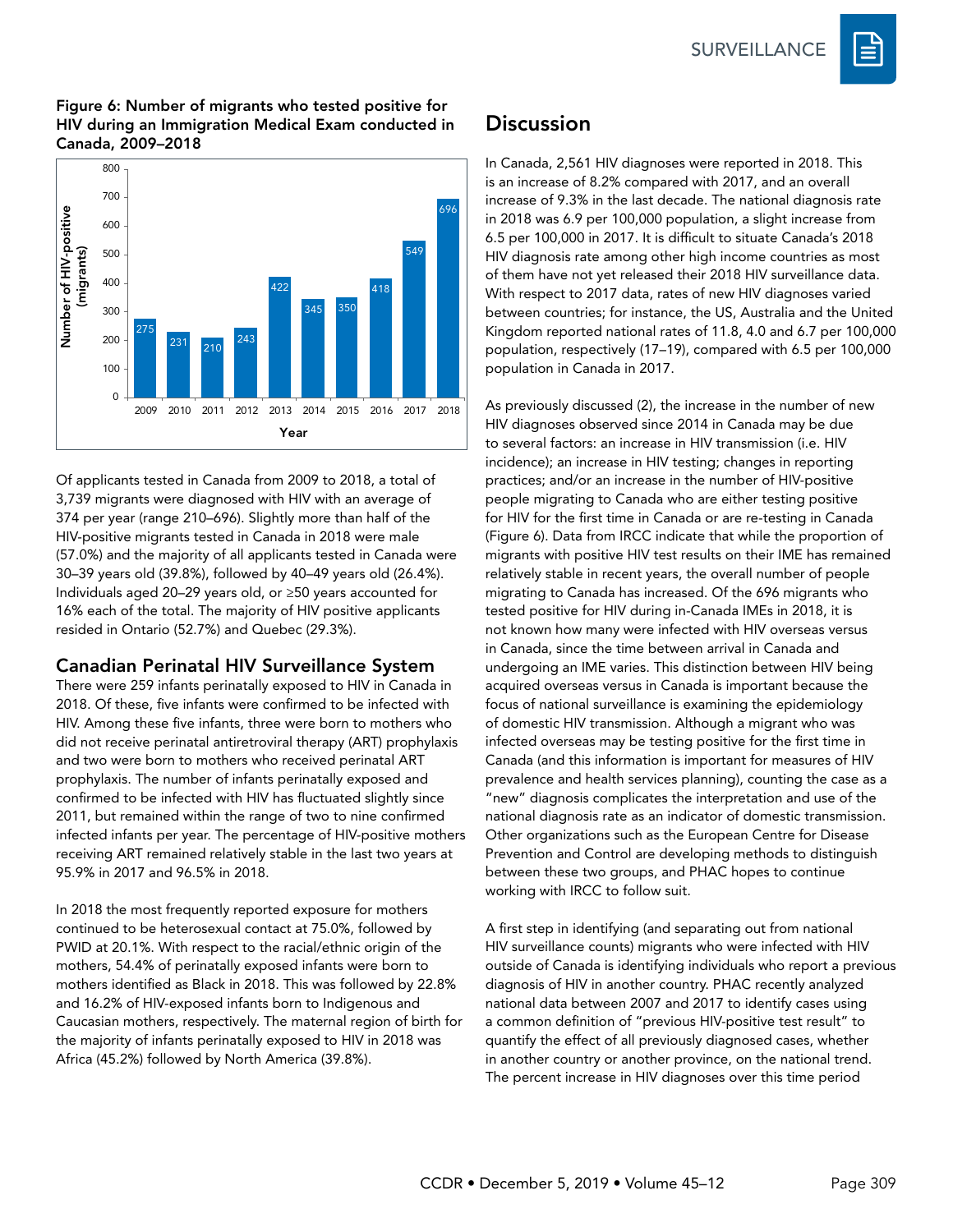decreased from 16% (reported in the previous annual surveillance report) (2) to 9% when previously diagnosed cases were removed (10). Moving forward, future national surveillance reports will present trends of new HIV diagnoses (not known to be previously diagnosed) separately from all HIV diagnoses. Continuation of this work will refine the number and rate of new diagnoses, leading to more precise information about transmission of HIV within Canada.

As reported historically, the gbMSM exposure category remains the largest proportion of new HIV diagnoses and accounted for over half of adult male cases (58.1%) in 2018. However, the proportion of gbMSM cases has declined over time. Moreover, since 1996, the rate of HIV diagnoses in females has fluctuated between 2.5 to 4.2 per 100,000 population. In the last five years, the rate has increased from 2.5 to 4.0 per 100,000 population in 2018. The provinces of British Columbia, Saskatchewan, Manitoba, Ontario and Quebec observed increased rates in the female population in 2018 when compared with 2017. Increased rates in females have not been observed in other high income countries: diagnosis rates among females in Australia have been stable with the highest rates among women aged 30–39 years old (19), and the US and the United Kingdom both reported a decrease in the diagnosis rates for women (17,18). This increase among females in Canada is observed across all exposure categories and future data will help determine its significance.

### Strengths and limitations

The main strength of this report is that it is the only source of national epidemiological data on all reported HIV diagnoses in Canada.

Limitations of HASS have been described previously (2,14). One limitation to note is the variation in reporting of previously diagnosed cases among the provinces and territories; the inclusion of some of these cases has likely led to an over counting of new HIV diagnoses in Canada (10). Future surveillance information will include methods to mitigate this limitation. Additionally, conclusions on race/ethnicity of newly reported HIV diagnoses in 2018 could not be made due to missing data from provincial/territorial submissions. Moving forward, PHAC will work with its surveillance partners to improve race/ethnicity information to understand these trends among those newly diagnosed with HIV.

Data in this report are considered provisional and may be subject to change in future HIV surveillance reports. If there are discrepancies between the data summarized in this report and provincial and territorial reports, the most recent provincial and territorial report should be used because updated national data may still be pending.

### Conclusion

The number and rate of reported HIV cases in Canada increased in 2018 and this may be due in part to cases who were diagnosed for the first time within a province and territory but

had been previously diagnosed either in other provinces or from outside the country. The gbMSM exposure category continued to account for the highest exposure category proportion of HIV in Canada, although this proportion has decreased. The number and rate of new diagnoses increased among women in all exposure categories. PHAC will continue to work with provinces and territories to more accurately describe the trends in HIV transmission occurring in Canada, including the identification of previously diagnosed cases.

# Authors' statement

NH — Conceptualization, research, writing, original draft, final draft, review, editing, data validation, visualization, supervision AR — Data management, data validation, research

- AW Data validation, editing, research
- NP Review, editing, supervision

WS — Review, editing, supervision

CA — Review, editing

# Conflict of interest

None.

# Acknowledgements

The Public Health Agency of Canada would like to acknowledge the following individuals from the provincial and territorial HIV/AIDS programs for their contribution and participation: S Fathima, Alberta Health; A O'Brien, Alberta Health; J Wong, Clinical Prevention Service, Surveillance and Epidemiology, BC Centre for Disease Control; C Loeppky, Manitoba Health; R RaaFat Gad, New Brunswick Department of Health; S Landsburg, New Brunswick Department of Health; S Wertz, New Brunswick Department of Health; B Halfyard, Department of Health and Community Services, Newfoundland and Labrador; M O'Driscoll, Department of Health and Community Services, Newfoundland and Labrador; H Hannah, Department of Health and Social Services, Northwest Territories; B Billard, Nova Scotia Department of Health and Wellness; S Fleming, Nova Scotia Department of Health and Wellness; K Kullerperuma, Nunavut Department of Health; A Kroch, Ontario Treatment Network; J Liu, Public Health Ontario; M Murti, Public Health Ontario; M Whelan, Public Health Ontario; S Baidoobonso, Prince Edward Island Department of Health and Wellness; C Cheverie, Prince Edward Island Department of Health and Wellness; R Bitera, Direction des risques biologiques et de la santé au travail, Institut national de santé publique du Québec; M Fauvel, Laboratoire de santé publique du Québec, Institut national de santé publique du Québec; M Hastie, Laboratoire de santé publique du Québec, Institut national de santé publique du Québec; R Parent, Direction des risques biologiques et de la santé au travail, Institut national de santé publique du Québec; B Serhir, Laboratoire de santé publique du Québec, Institut national de santé publique du Québec; D Sylvain, Laboratoire de santé publique du Québec, Institut national de santé publique du Québec; H Bangura, Saskatchewan Ministry of Health; J Manalo, Saskatchewan Ministry of Health; R Wallace, Yukon Communicable Disease Control; L Strudwick, Yukon Communicable Disease Control; S Plitt, Public Health Agency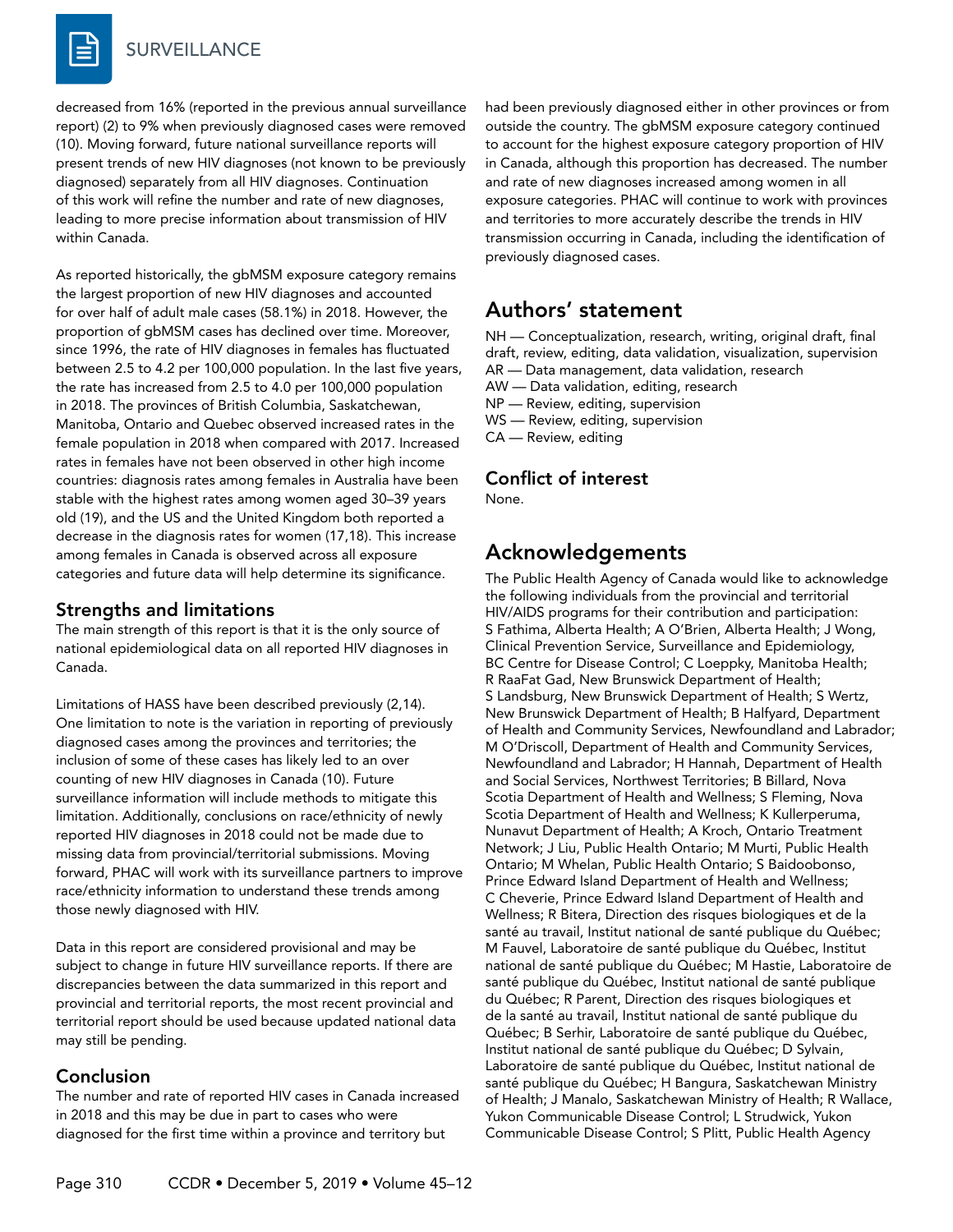

of Canada, Alberta; E Wong, Public Health Agency of Canada, British Columbia; J Paul, Public Health Agency of Canada, Manitoba; H Rilkoff, Public Health Agency of Canada, Ontario; T Schellenberg, Public Health Agency of Canada, Saskatchewan; M Nichols Public Health Agency of Canada, Nova Scotia.

# Funding

This work was supported by the Public Health Agency of Canada as part of its core mandate.

# References

- 1. The Joint United Nations Programmed on HIV/AIDS. UNAIDS Data 2018. UNAIDS: 2018. [https://www.unaids.org/](https://www.unaids.org/en/resources/documents/2018/unaids-data-2018http://) [en/resources/documents/2018/unaids-data-2018](https://www.unaids.org/en/resources/documents/2018/unaids-data-2018http://)
- Haddad N, Li JS, Totten S, McGuire M. HIV in Canada-Surveillance Report, 2017. Can Commun Dis Rep. 2018;12/06;44(12):324–32. [DOI](https://doi.org/10.14745/ccdr.v44i12a03)
- 3. Global Burden of Disease Health Financing Collaborator Network. Spending on health and HIV/AIDS: domestic health spending and development assistance in 188 countries, 1995-2015. Lancet 2018 May;391(10132):1799–829. [DOI](https://doi.org/10.1016/S0140-6736(18)30698-6) [PubMed](https://www.ncbi.nlm.nih.gov/entrez/query.fcgi?cmd=Retrieve&db=PubMed&list_uids=29678342&dopt=Abstract)
- 4. Public Health Agency of Canada. Reducing the health impact of sexually transmitted and blood-borne infections in Canada by 2030: A pan-Canadian STBBI framework for action. Ottawa (ON); PHAC: 2019. [https://www.canada.ca/](https://www.canada.ca/en/public-health/services/infectious-diseases/sexual-health-sexually-transmitted-infections/reports-publications/sexually-transmitted-blood-borne-infections-action-framework.html) [en/public-health/services/infectious-diseases/sexual-healt](https://www.canada.ca/en/public-health/services/infectious-diseases/sexual-health-sexually-transmitted-infections/reports-publications/sexually-transmitted-blood-borne-infections-action-framework.html) [h-sexually-transmitted-infections/reports-publications/](https://www.canada.ca/en/public-health/services/infectious-diseases/sexual-health-sexually-transmitted-infections/reports-publications/sexually-transmitted-blood-borne-infections-action-framework.html) [sexually-transmitted-blood-borne-infections-action](https://www.canada.ca/en/public-health/services/infectious-diseases/sexual-health-sexually-transmitted-infections/reports-publications/sexually-transmitted-blood-borne-infections-action-framework.html)[framework.html](https://www.canada.ca/en/public-health/services/infectious-diseases/sexual-health-sexually-transmitted-infections/reports-publications/sexually-transmitted-blood-borne-infections-action-framework.html)
- 5. Public Health Agency of Canada. Accelerating our response: Government of Canada five-year action plan on sexually transmitted and blood-borne infections. Ottawa (ON); PHAC: 2019. [https://www.canada.ca/en/public-health/](https://www.canada.ca/en/public-health/services/reports-publications/accelerating-our-response-five-year-action-plan-sexually-transmitted-blood-borne-infections.html) [services/reports-publications/accelerating-our-response-fiv](https://www.canada.ca/en/public-health/services/reports-publications/accelerating-our-response-five-year-action-plan-sexually-transmitted-blood-borne-infections.html) [e-year-action-plan-sexually-transmitted-blood-borne-infect](https://www.canada.ca/en/public-health/services/reports-publications/accelerating-our-response-five-year-action-plan-sexually-transmitted-blood-borne-infections.html) [ions.html](https://www.canada.ca/en/public-health/services/reports-publications/accelerating-our-response-five-year-action-plan-sexually-transmitted-blood-borne-infections.html)
- 6. Cohen MS, Chen YQ, McCauley M, Gamble T, Hosseinipour MC, Kumarasamy N, Hakim JG, Kumwenda J, Grinsztejn B, Pilotto JH, Godbole SV, Mehendale S, Chariyalertsak S, Santos BR, Mayer KH, Hoffman IF, Eshleman SH, Piwowar-Manning E, Wang L, Makhema J, Mills LA, de Bruyn G, Sanne I, Eron J, Gallant J, Havlir D, Swindells S, Ribaudo H, Elharrar V, Burns D, Taha TE, Nielsen-Saines K, Celentano D, Essex M, Fleming TR; HPTN 052 Study Team. Prevention of HIV-1 infection with early antiretroviral therapy. N Engl J Med 2011 Aug;365(6):493–505. [DOI](https://doi.org/10.1056/NEJMoa1105243) [PubMed](https://www.ncbi.nlm.nih.gov/entrez/query.fcgi?cmd=Retrieve&db=PubMed&list_uids=21767103&dopt=Abstract)
- 7. Marks G, Crepaz N, Senterfitt JW, Janssen RS. Meta-analysis of high-risk sexual behavior in persons aware and unaware they are infected with HIV in the United States: implications

for HIV prevention programs. J Acquir Immune Defic Syndr 2005 Aug;39(4):446–53. [DOI](https://doi.org/10.1097/01.qai.0000151079.33935.79
) [PubMed](https://www.ncbi.nlm.nih.gov/pubmed/16010168)

- 8. Metsch LR, Pereyra M, Messinger S, Del Rio C, Strathdee SA, Anderson-Mahoney P, Rudy E, Marks G, Gardner L; Antiretroviral Treatment and Access Study (ARTAS) Study Group. HIV transmission risk behaviors among HIV-infected persons who are successfully linked to care. Clin Infect Dis 2008 Aug;47(4):577–84. [DOI](https://doi.org/10.1086/590153) [PubMed](https://www.ncbi.nlm.nih.gov/entrez/query.fcgi?cmd=Retrieve&db=PubMed&list_uids=18624629&dopt=Abstract)
- 9. Antiretroviral Therapy Cohort Collaboration. Life expectancy of individuals on combination antiretroviral therapy in high-income countries: a collaborative analysis of 14 cohort studies. Lancet 2008 Jul;372(9635):293–9. [DOI](https://doi.org/10.1016/S0140-6736(08)61113-7) [PubMed](https://www.ncbi.nlm.nih.gov/entrez/query.fcgi?cmd=Retrieve&db=PubMed&list_uids=18657708&dopt=Abstract)
- 10. Popovic N, Yang Q, Haddad N, Weeks A, Archibald C. Improving national surveillance of new HIV diagnoses in Canada. Can Commun Dis Rep 2019;45(12):313–6. [DOI](https://doi.org/10.14745/ccdr.v45i12a02)
- 11. Public Health Agency of Canada. Canadian Notifiable Disease Surveillance System. Notifiable diseases online. Ottawa (ON); PHAC: 2019. [https://diseases.canada.ca/](https://diseases.canada.ca/notifiable/) [notifiable/](https://diseases.canada.ca/notifiable/)
- 12. Public Health Agency of Canada. Summary: Estimates of HIV incidence, prevalence and Canada's progress on meeting the 90-90-90 HIV targets, 2016. Ottawa (ON); PHAC: 2018. [https://www.canada.ca/en/public-health/](https://www.canada.ca/en/public-health/services/publications/diseases-conditions/summary-estimates-hiv-incidence-prevalence-canadas-progress-90-90-90.html) [services/publications/diseases-conditions/summary-estimate](https://www.canada.ca/en/public-health/services/publications/diseases-conditions/summary-estimates-hiv-incidence-prevalence-canadas-progress-90-90-90.html) [s-hiv-incidence-prevalence-canadas-progress-90-90-90.html](https://www.canada.ca/en/public-health/services/publications/diseases-conditions/summary-estimates-hiv-incidence-prevalence-canadas-progress-90-90-90.html)
- 13. Public Health Agency of Canada. Case Definitions for Communicable Diseases under National Surveillance - 2009. Can Commun Dis Rep. 2009;35S2:S1-123. [https://www.](https://www.canada.ca/content/dam/phac-aspc/migration/phac-aspc/publicat/ccdr-rmtc/09pdf/35s2-eng.pdf) [canada.ca/content/dam/phac-aspc/migration/phac-aspc/](https://www.canada.ca/content/dam/phac-aspc/migration/phac-aspc/publicat/ccdr-rmtc/09pdf/35s2-eng.pdf) [publicat/ccdr-rmtc/09pdf/35s2-eng.pdf](https://www.canada.ca/content/dam/phac-aspc/migration/phac-aspc/publicat/ccdr-rmtc/09pdf/35s2-eng.pdf)
- 14. Public Health Agency of Canada. HIV and AIDS in Canada: Surveillance Report to December 31, 2014. Ottawa (ON); PHAC: 2015. [https://www.canada.ca/en/public-health/](https://www.canada.ca/en/public-health/services/publications/diseases-conditions/hiv-aids-canada-surveillance-report-december-31-2014.html) [services/publications/diseases-conditions/hiv-aid](https://www.canada.ca/en/public-health/services/publications/diseases-conditions/hiv-aids-canada-surveillance-report-december-31-2014.html) [s-canada-surveillance-report-december-31-2014.html](https://www.canada.ca/en/public-health/services/publications/diseases-conditions/hiv-aids-canada-surveillance-report-december-31-2014.html)
- 15. Statistics Canada. Annual Demographic Estimates: Canada, Provinces and Territories. 2017. Ottawa (ON): StatsCan; 2018.<www150.statcan.gc.ca/n1/en/catalogue/91-215-X>
- 16. Statistics Canada. Ethnic Origin Reference Guide, Census of Population, 2016. Ottawa (ON): StatsCan; 2017. [https://](https://www12.statcan.gc.ca/census-recensement/2016/ref/guides/008/98-500-x2016008-eng.cfm) [www12.statcan.gc.ca/census-recensement/2016/ref/](https://www12.statcan.gc.ca/census-recensement/2016/ref/guides/008/98-500-x2016008-eng.cfm) [guides/008/98-500-x2016008-eng.cfm](https://www12.statcan.gc.ca/census-recensement/2016/ref/guides/008/98-500-x2016008-eng.cfm)
- 17. Centers for Disease Control and Prevention. HIV Surveillance Report, Volume 29: Diagnoses of HIV Infection in the United States and Dependent Areas, 2017. CDC: 2018. [https://www.cdc.gov/hiv/pdf/library/reports/surveillance/](https://www.cdc.gov/hiv/pdf/library/reports/surveillance/cdc-hiv-surveillance-report-2017-vol-29.pdf) [cdc-hiv-surveillance-report-2017-vol-29.pdf](https://www.cdc.gov/hiv/pdf/library/reports/surveillance/cdc-hiv-surveillance-report-2017-vol-29.pdf)
- 18. Public Health England. Progress towards ending the HIV epidemic in the United Kingdom - 2018 report. London (UK); 2018. [https://assets.publishing.service.gov.uk/government/](https://assets.publishing.service.gov.uk/government/uploads/system/uploads/attachment_data/file/821273/Progress_towards_ending_the_HIV_epidemic_in_the_UK.pdf)